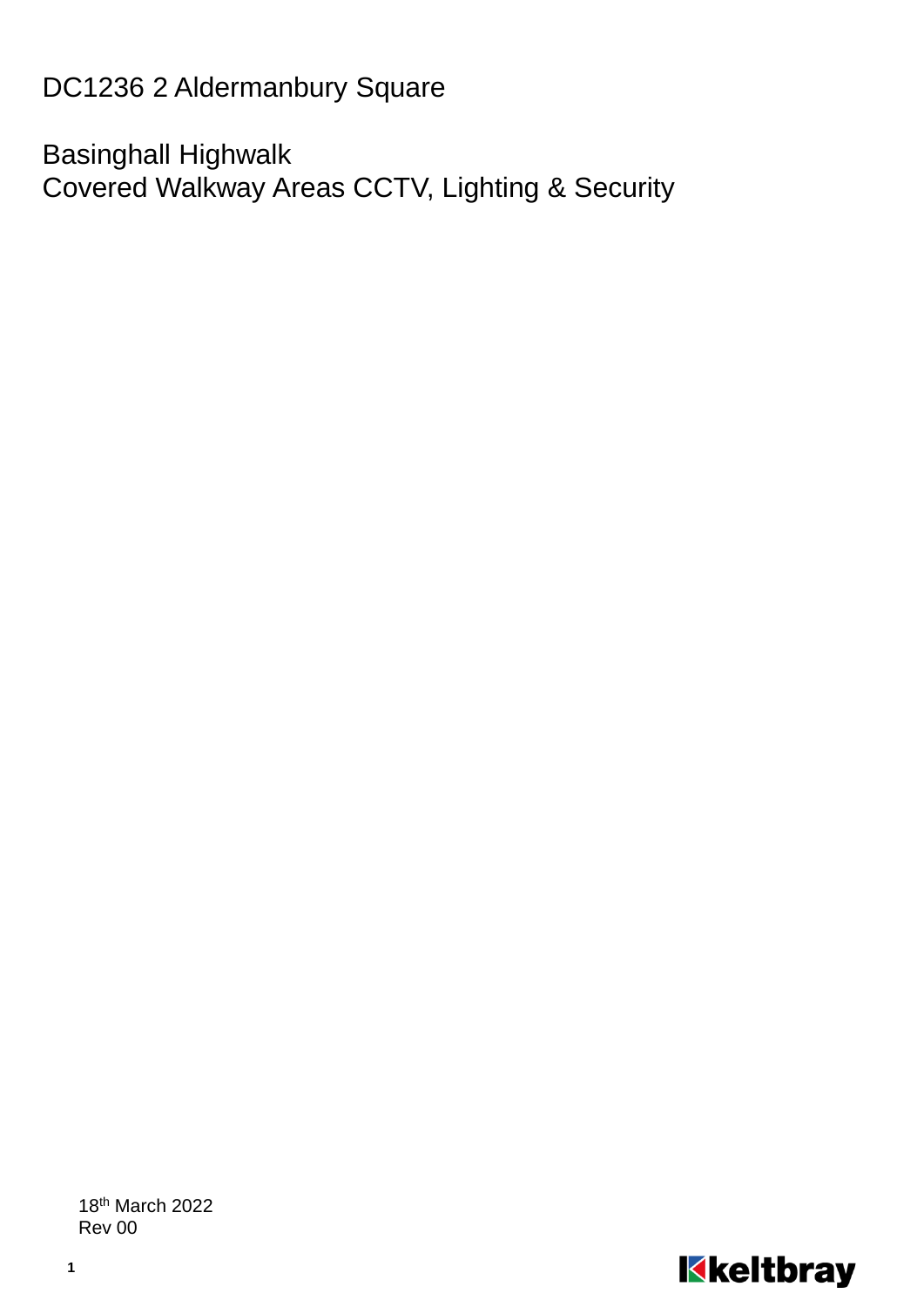### **Overview**

This document details the proposal for the CCTV, lighting and security once the covered walkway is installed on the podium level of the Basinghall Highwalk between London Wall and Basinghall Street and should be read in conjunction with *DC1236-KDC-01-XX-RP-W-0002 Rev03 Justification Report For Rescinding Basinghall Highwalk* previously issued.

These enabling works are proposed to commenced in April in readiness for works to the eastern elevation of City Place House. They will remain in place up until access to the walkway is rescinded on 01 June 2022.

Due to the location of the works they will need to be carried out during out of normal working hours i.e. nights and weekends. The works will take a number of nights/weekends to complete and during this time the access to the highway will be closed with local diverts in place.

Once the dates for the works have been finalised this information will be issued to local residents by newsletters, letter drops and emails where applicable.

#### **CCTV**

5 CCTV cameras will be installed to ensure that dull coverage is maintained. The CCTV will be monitored 24/7 by the onsite security office.

#### **Lighting**

The covered walkways will have LED strip lights installed to maintain a "daylight" type light condition 24/7.

In additional LED floodlights will be installed on the eastern elevation scaffolding which will be controlled by a dusk to dawn sensor to ensure that the light is only working when required.

#### **Security**

The existing onsite security operatives will monitor the CCTV 24/7 and will notify the relevant authorities if anything untoward is identified. The security operates have a constant communication link to their main control room.

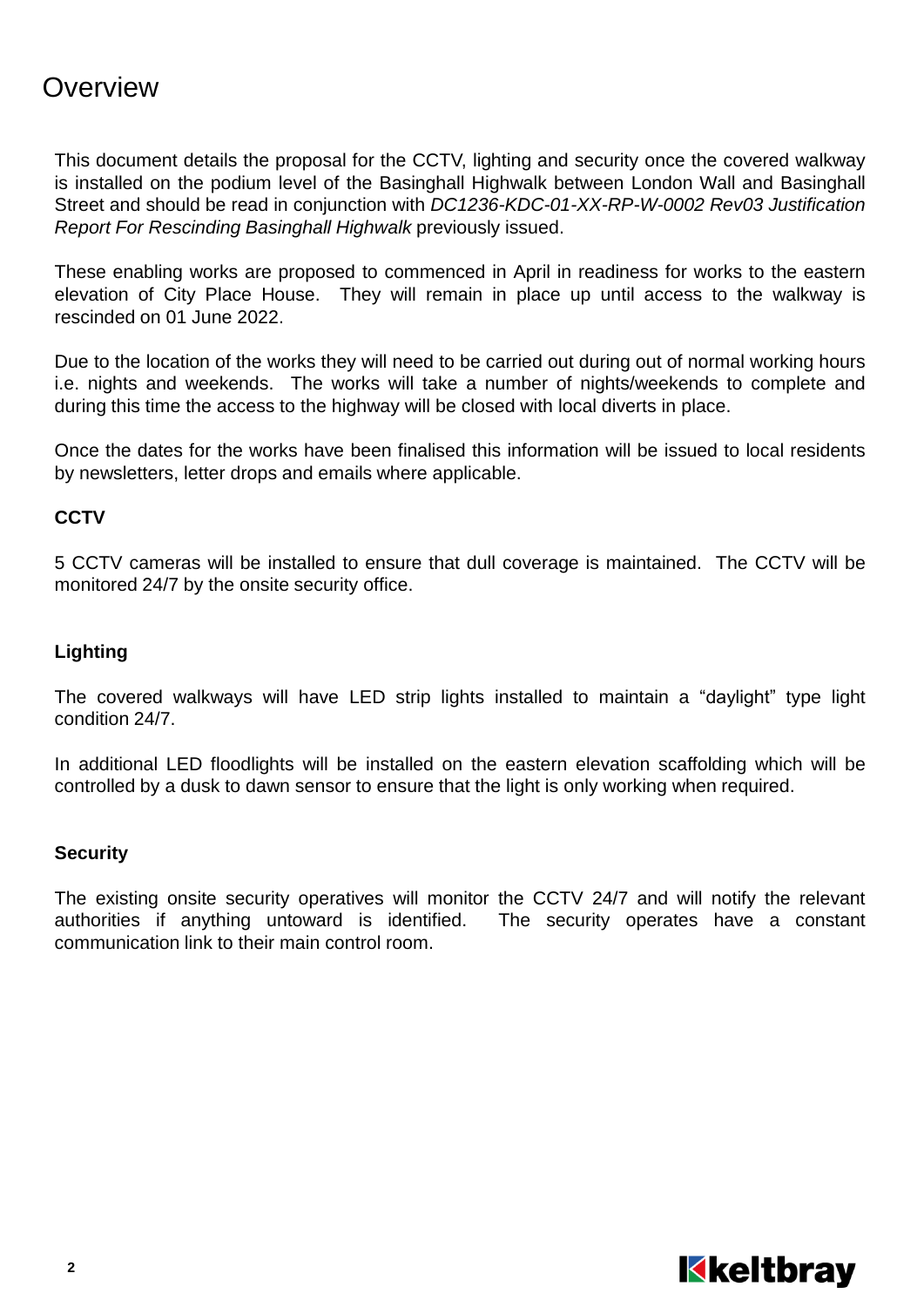## Areas Of Covered Walkway





Covered Walkway

No Entry

Kkeltbray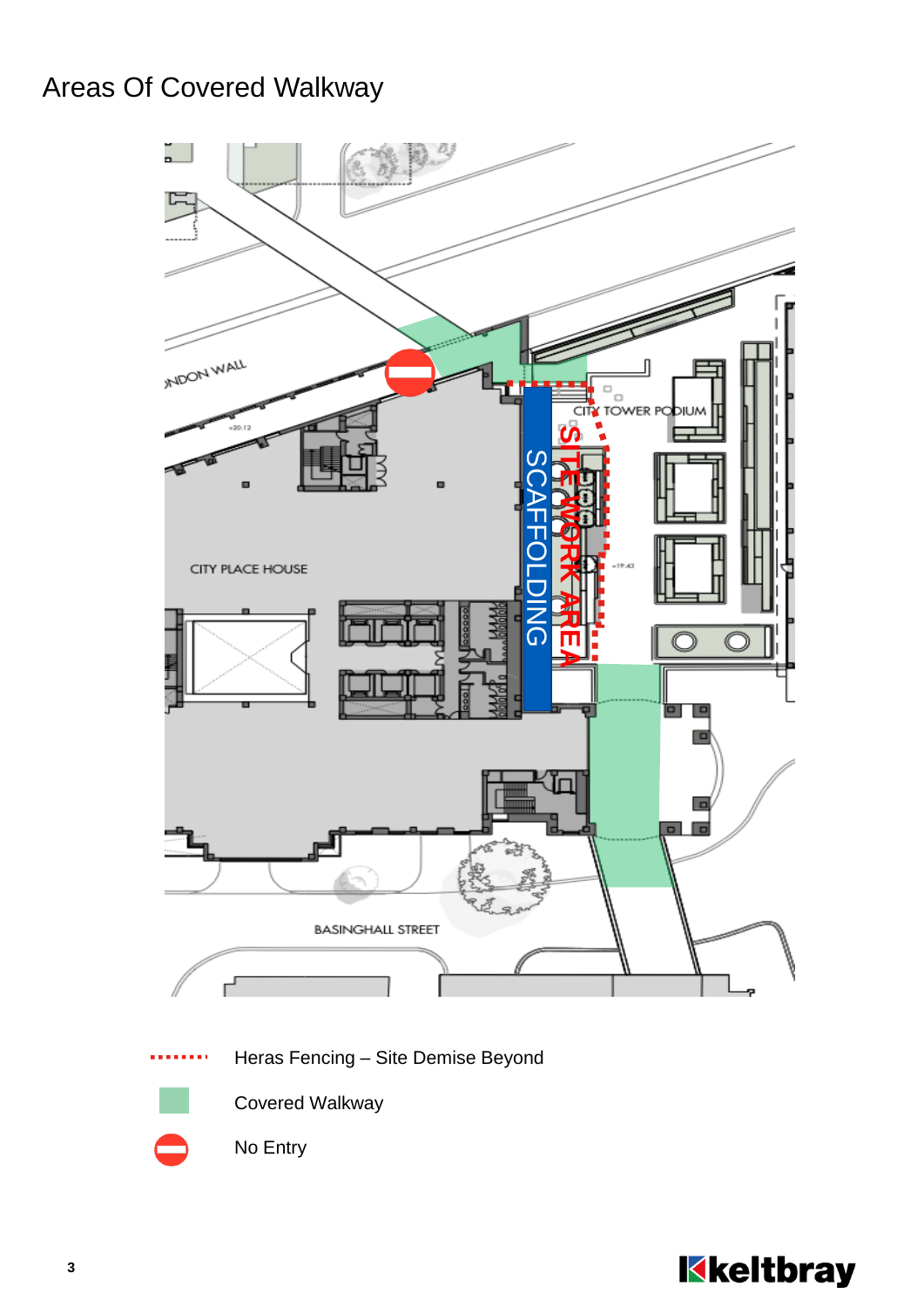# CCTV Locations





Monitored CCTV Camera